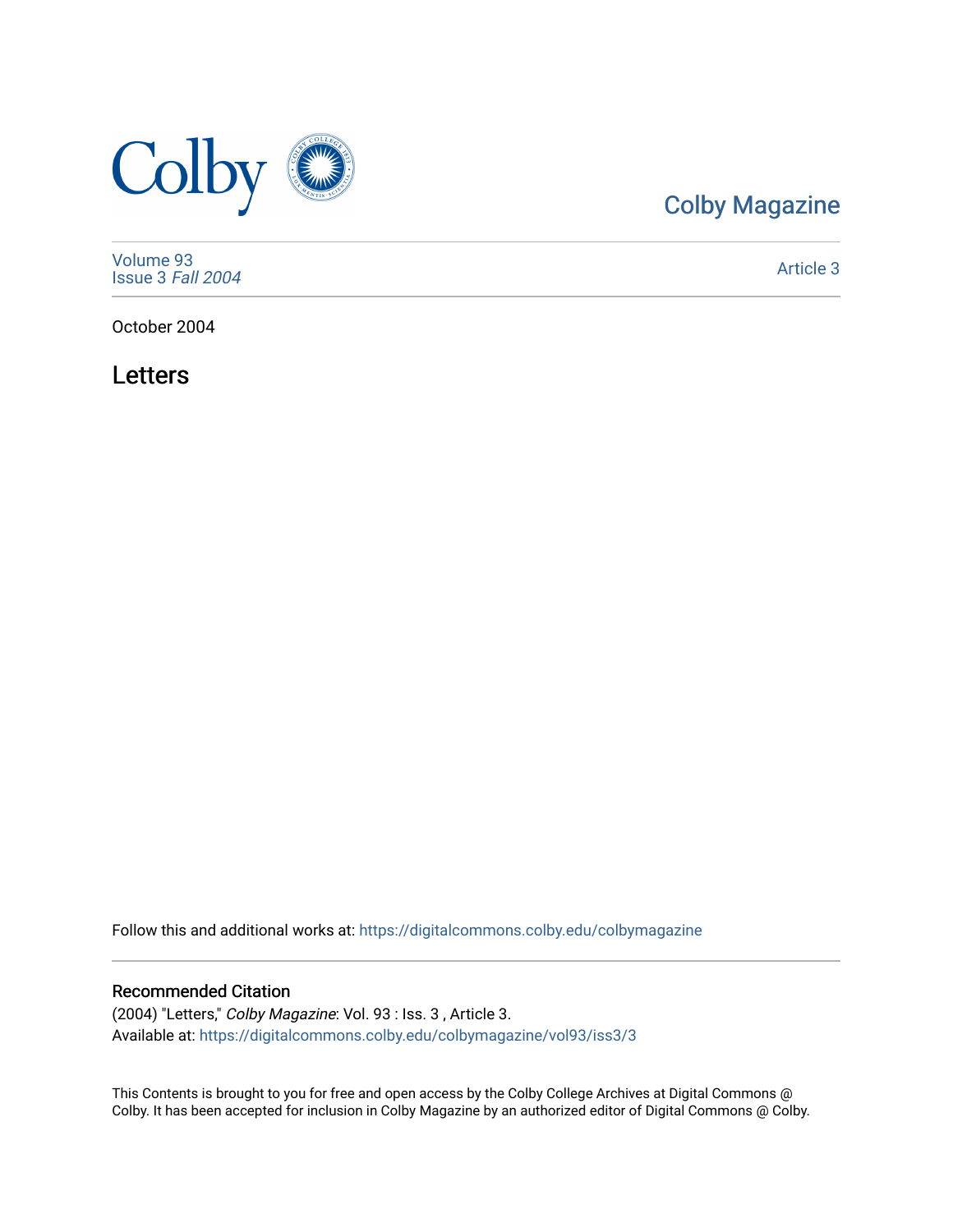#### Propagandists Among Patriot Act Foes

I feel obligated to respond to the article in your winter issue entitled "Freedom Fighter" ( winter '04 *Colby*) about Carolyn Anthony's reservations about the Patriot Act.

The opening scenario in that article is totally unlikely and only propaganda promulgated by the liberal elite. Since the Patriot Act was passed in October 2001 (overwhelmingly by both the House and the Senate I might add), it has been distorted beyond recognition by a coalition of anti-Bush leftists and libertarian extremists. It's a meaningful piece of legislation and must be made permanent if we Americans are really serious about national security. We're in a war to death with a terrorist enemy whose deepest civilization values come straight out of the 8th century. For these terrorists there's no mercy or tolerance for those who might choose a different path.

The Patriot Act is not an assault on the Bill of Rights or our rights to privacy, as purported by Ms. Anthony. Essentially, this act has taken down the wall that kept criminal investigators from sharing critical information with intelligence agents and this law has paid handsome dividends ever since. I should know since one of my brothers, Nathaniel, is on the FISA (Foreign Intelligence Surveillance Act) Court and the other, Slade, is on the 9/11 Commission.

One Patriot Act reform that has been severely maligned is Section 215, which merely extends to national security investigations, conducted under FISA, the same authority to subpoena business records that criminal investigators have exercised for years; and intelligence agents must obtain approval from the FISA Court before compelling records production. Library records aren't even mentioned in the statute.

Section 215 expressly contains safeguards protecting First Amendment rights and requires the Attorney General to fully inform Congress twice a year about how the provision has been implemented.

According to my brother Nathaniel (whose FISA Court must approve all wire taps, eavesdropping etc.), this provision to date has not been used a single time, neither for library records nor indeed for records of any kind. The financial arrangements of the terrorists, not reading habits, actually are the target of the Patriot Act.

The bottom line is that the Patriot Act is a small price to pay in privacy rights for our overall security.

*Mike Gorton P'87* Needham, Mass.

### "Openness" is Welcome

I transferred to Colby from the Connecticut Teachers College in New Britain, Conn., thereby losing some opportunities to take certain courses at Colby. I majored in religion, but realized later that I should have spent more time learning about history and economics to be a more useful citizen. Through various experiences I learn constantly how little I know, and how much more effective I might be if I knew more. All of those experiences for which I received payment were in education, both public and religious. Since then the learning continues, especially since my husband and I are both retired. I cannot always read every word in your magazine, since we seem to be "drowning" in paper most of the time, but I am very happy to learn the stories of students and faculty who are learning also.

In my two-plus years before graduation from Colby, I had a Japanese friend, Peter Igarashi, and of course we were still at war. One day, walking down Main Street in Waterville, we passed a man who looked at Peter and snarled out loud. I don't have proof, but I gather he had been in the armed services and taught to hate the Japanese. Learning takes place at any unexpected moment. Peter went on to become a respected professor.

To keep this from being too long, let me say how pleased I am that, unlike

when I was there, you now have students of differing races and backgrounds and concern for society and the world. In a recent issue, I was happy to find an openness to gay-lesbian issues and gay marriages. Many of my faxes to my senators and representative, and to the White House, are about these and all other justice issues.

My retired United Methodist pastor husband and I will celebrate 53 years of marriage this June, but we were thrilled to be a part of a wedding ceremony several years ago of a friend's daughter to her female lover. We have been supporters of the rights of *all* persons for all of our married life. So, keep up the good work of true education for the real world. Our daily prayers are that our country will live up to its dream of a caring and inclusive community.

*Grace Keefer Parker '45* Babylon, N.Y.

#### Mules in the House

Last weekend, Cross-eyed Rosie (spring '04 *Colby*) went on our first tour to California—one performance at the Arena Theatre in Pt. Arena, near Mendocino, and another in San Francisco. As we started our first song on the Arena Theatre stage, a loud "Hail, Colby, Hail" resounded from somewhere in the darkness. My curiosity grew through both sets and it wasn't until we were greeting the crowd after the show that I understood.

 Turns out a Colby grad had read about Cross-eyed Rosie in *Colby* magazine and had investigated our Web site as a result. She and her husband drove two hours each way to see our show.

I was so deeply moved that someone would travel so far to support fellow Colby alumni. Thankfully, she seemed pleased with our performance. I wish I could remember her name. I can't think of many shows we've played when there was not a Colby alum present. Amazing!

*Zoë Kaplan '97* Portland, Ore.